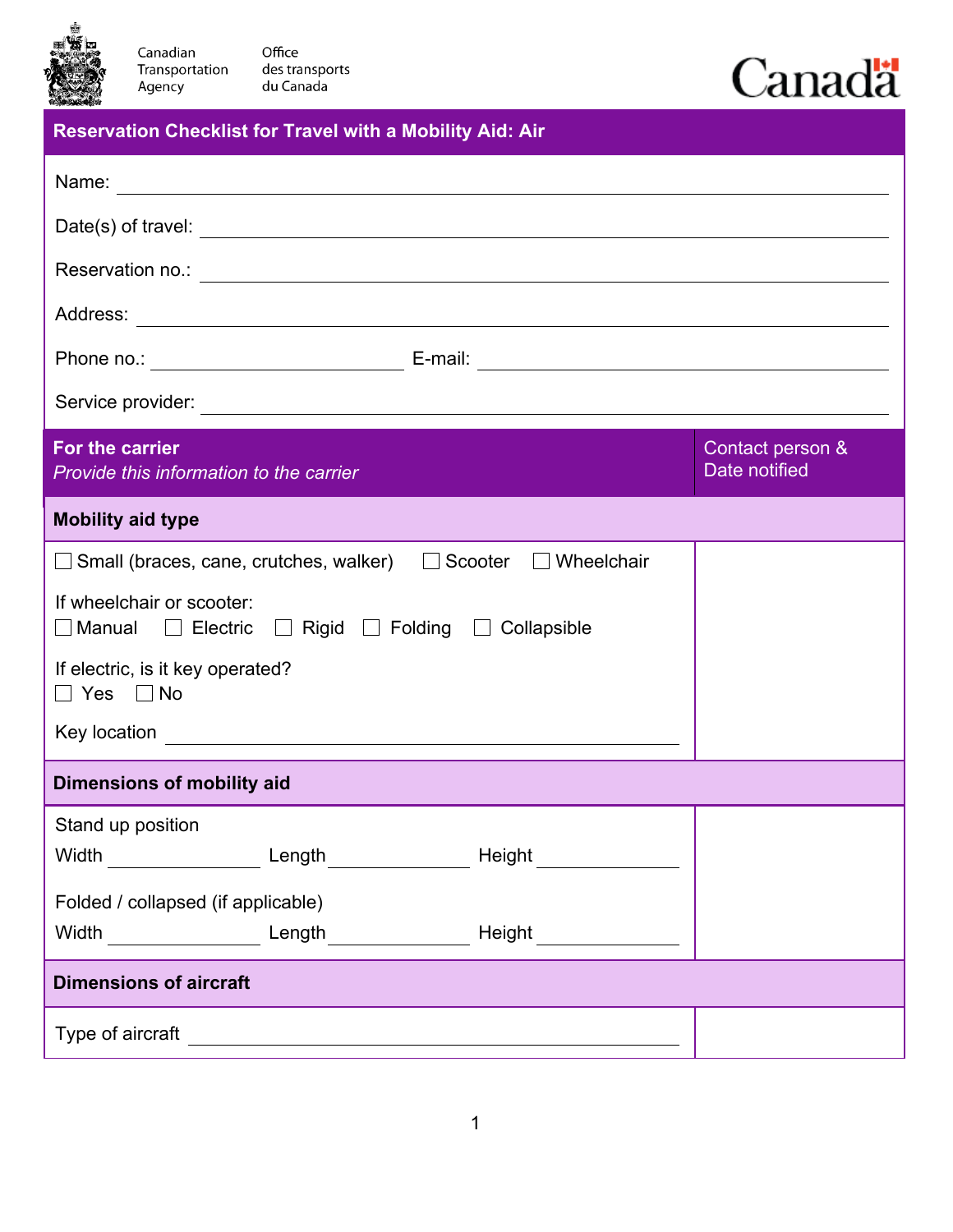| Cargo hold dimensions<br>Width                                                                                              |  |
|-----------------------------------------------------------------------------------------------------------------------------|--|
| <b>Weight of mobility aid</b>                                                                                               |  |
| Weight: ____________________<br>$\Box$ kg<br>$\Box$ lbs                                                                     |  |
| Where should the mobility aid be held to lift and hand-carry it?                                                            |  |
| Is there a picture with arrows that indicate where to lift?<br>$\Box$ No<br>□ Yes                                           |  |
| <b>Location of brake release</b>                                                                                            |  |
| $\Box$ Rear Right $\Box$ Centre $\Box$ Front Left $\Box$ Front Right<br>Rear Left                                           |  |
| Type of battery (if applicable)                                                                                             |  |
| $\Box$ Gel Cell (dry) $\Box$ Non-spillable $\Box$ Spillable $\Box$ Lithium                                                  |  |
| If Lithium, what type is it? (e.g. ion, polymer, metal, alloy)                                                              |  |
|                                                                                                                             |  |
| Instructions provided for:                                                                                                  |  |
| Disassembling / reassembling / folding mobility aid<br>$\Box$ No<br>$\Box$ Yes                                              |  |
| Disconnecting battery (if applicable)<br>$\Box$ No<br>Yes                                                                   |  |
| If you answered "No" to either of the above, please provide verbal<br>instructions to the responsible staff at the airport. |  |
| Passenger provides special tools required for:                                                                              |  |
| Disassembling / reassembling mobility aid<br>$\Box$ No<br>$\Box$ N/A<br>Yes                                                 |  |
| Disconnecting battery<br>$\Box$ No<br>$\exists$ Yes<br>$\Box$ N/A                                                           |  |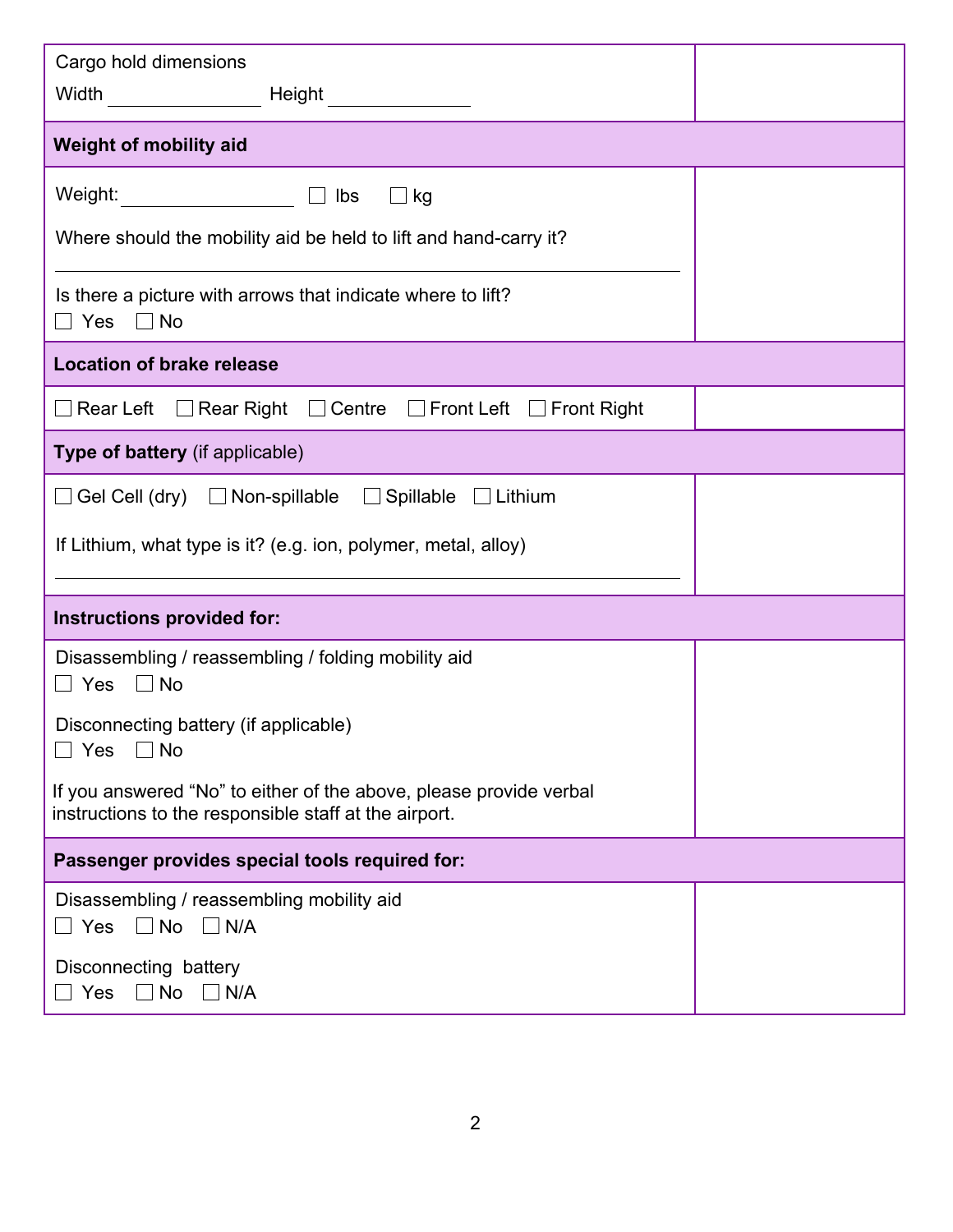| Removable parts stay with:                                                   |                     |                    |                                    |  |  |
|------------------------------------------------------------------------------|---------------------|--------------------|------------------------------------|--|--|
|                                                                              | Stored mobility aid | Passenger in cabin |                                    |  |  |
| <b>Head rest</b>                                                             |                     |                    |                                    |  |  |
| Leg rests                                                                    |                     |                    |                                    |  |  |
| Seat cushion                                                                 |                     |                    |                                    |  |  |
| Joy stick                                                                    |                     |                    |                                    |  |  |
| Arm rests                                                                    |                     |                    |                                    |  |  |
| Side protectors                                                              |                     |                    |                                    |  |  |
| Chair back                                                                   |                     |                    |                                    |  |  |
| <b>Tray</b>                                                                  |                     |                    |                                    |  |  |
| Belts / straps                                                               |                     |                    |                                    |  |  |
| Wheels                                                                       |                     |                    |                                    |  |  |
| Other                                                                        |                     |                    |                                    |  |  |
| For the traveller<br>Confirm this information with the carrier               |                     |                    | Contact person &<br>Date confirmed |  |  |
| Notify carrier, at minimum, 48 hours in advance.<br><b>No</b><br>Yes         |                     |                    |                                    |  |  |
| Manufacturer confirmation that it can be carried on its side (if applicable) |                     |                    |                                    |  |  |
| $\Box$ No<br>Yes<br>$\blacksquare$                                           |                     |                    |                                    |  |  |
| Preference of when to transfer to on board wheelchair (if applicable)        |                     |                    |                                    |  |  |
| Departure gate (if possible)<br>Check-in $\Box$                              |                     |                    |                                    |  |  |
| <b>Confirmations with the carrier</b>                                        |                     |                    |                                    |  |  |
| Mobility aid will be carried as priority baggage<br>$\Box$ Yes<br>$\Box$ No  |                     |                    |                                    |  |  |
| Mobility aid will be carried free of charge<br>Yes<br>$\Box$ No              |                     |                    |                                    |  |  |